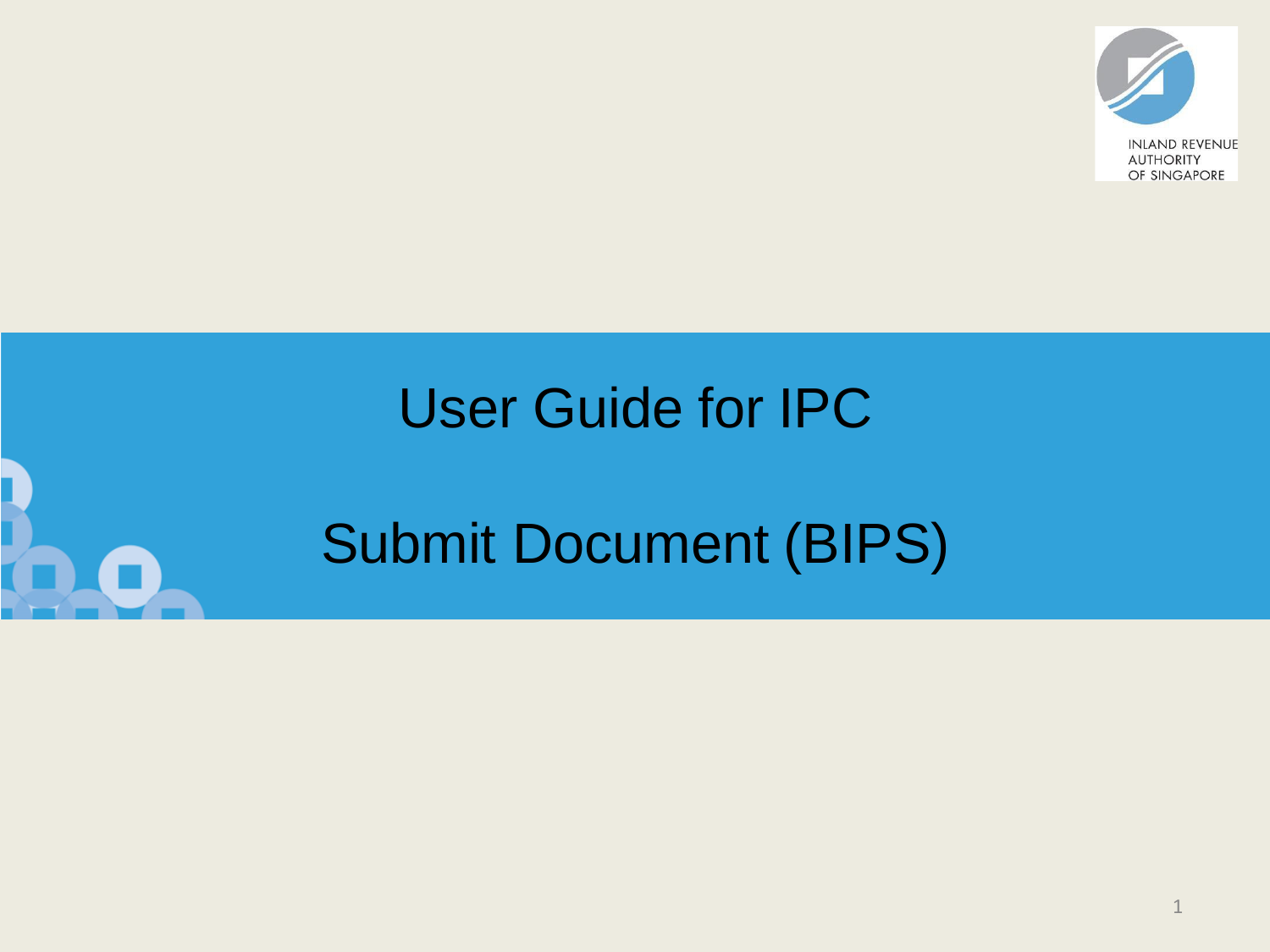| INLAND REVENUE<br><b>AUTHORITY</b><br>OF SINGAPORE |                                                             |               |                                         |                                                                                                                                     | Singapore Government<br>Integrity · Service · Excellence<br><b>Feedback   Technical FAQ</b> |
|----------------------------------------------------|-------------------------------------------------------------|---------------|-----------------------------------------|-------------------------------------------------------------------------------------------------------------------------------------|---------------------------------------------------------------------------------------------|
| <b>ABC PTE LTD</b><br>Tax Ref No. 200403969G       |                                                             | myTax Mail v  |                                         | $\begin{array}{ c c c c c }\n\hline \implies\quad \text{Notice} & \star & \text{if} & \text{Account} & \star \\ \hline \end{array}$ | $\Box \rightarrow$<br>Logout                                                                |
| 끊<br>Overview                                      | Corporate Tax v                                             | Employers v   | More -                                  |                                                                                                                                     |                                                                                             |
|                                                    |                                                             |               | e-Submission                            | Download Donation Application & Submit Records                                                                                      |                                                                                             |
|                                                    | Last login on Friday, 05 May 2017 2:13 PM (Singapore time). |               | <b>Others</b><br><b>Submit Document</b> |                                                                                                                                     |                                                                                             |
| <b>Tax Filing Status</b>                           |                                                             |               |                                         |                                                                                                                                     |                                                                                             |
| <b>Corporate Tax</b>                               |                                                             |               |                                         |                                                                                                                                     |                                                                                             |
| 1-8 of 8 Record(s)                                 |                                                             |               |                                         |                                                                                                                                     | Show more years                                                                             |
| Form                                               | Year of<br>Assessment                                       | <b>Status</b> | Date Due                                | Date Received                                                                                                                       | <b>Actions</b>                                                                              |
| Form C                                             | 2016                                                        | Ready to File | 30 Nov 2016                             |                                                                                                                                     |                                                                                             |

| Step | <b>Action/ Note</b>                                                                                                                                                                  |  |  |
|------|--------------------------------------------------------------------------------------------------------------------------------------------------------------------------------------|--|--|
|      | <b>Main Menu</b>                                                                                                                                                                     |  |  |
| 1    | Upon login to myTax Portal, select<br>the digital service from the menu:<br>More > Submit Document                                                                                   |  |  |
|      | Note:<br>1. Only staff who is authorised as<br>"Approver" can upload BIPS<br><b>Service Giving Declaration Form</b><br>and submit it to IRAS.<br>2. For steps on logging in to myTax |  |  |
|      | Portal, you may refer to our<br>Guide on How to Log In to<br>myTax Portal.                                                                                                           |  |  |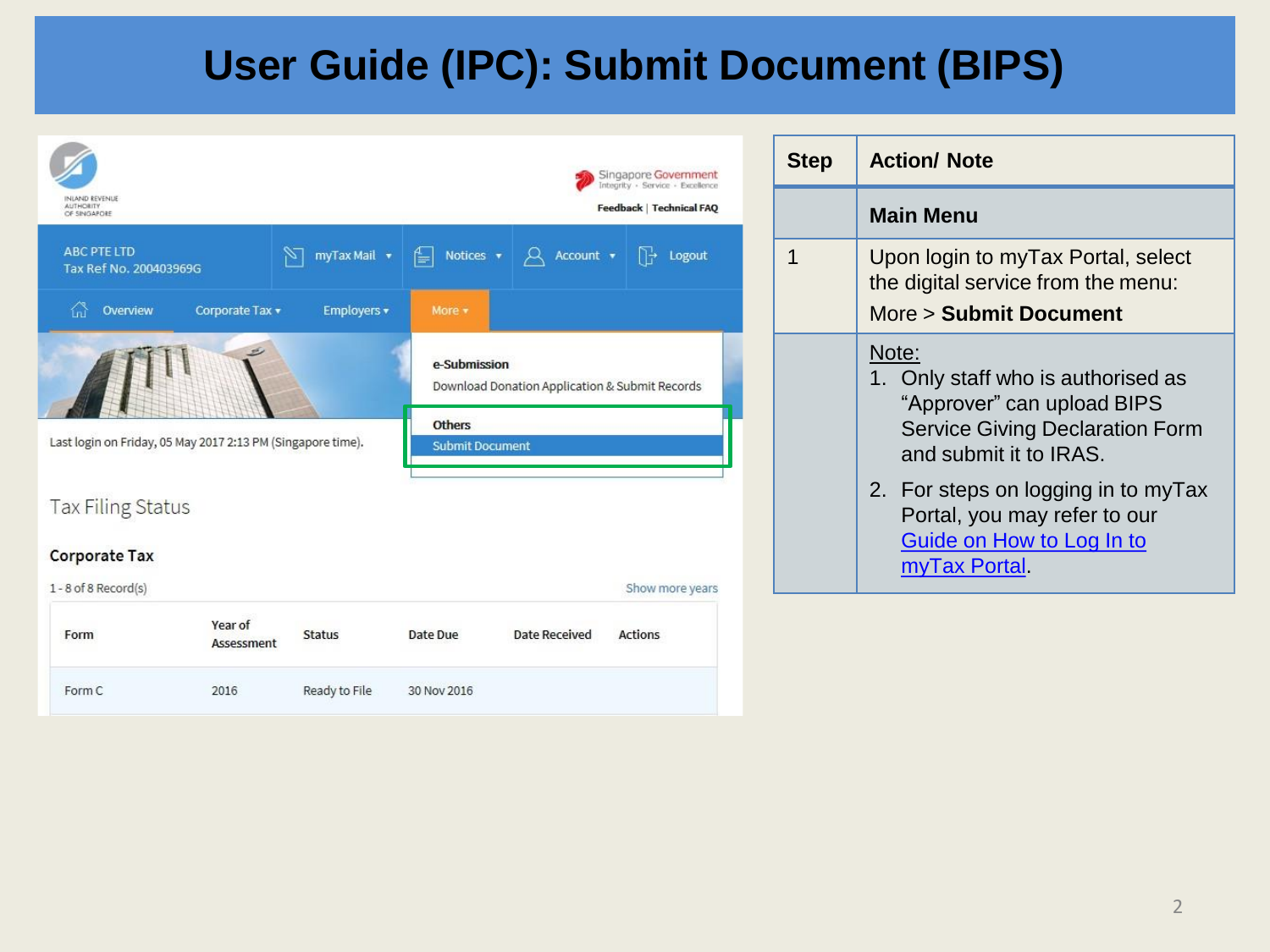#### Submit Document

| Important                                       |            |               |                |                                                                                                                      |
|-------------------------------------------------|------------|---------------|----------------|----------------------------------------------------------------------------------------------------------------------|
| IRAS. 1                                         |            |               |                | 1. Please ensure file attachments are free from unsafe and active contents. Otherwise, they will not be processed by |
| 2. You can submit up to 12 documents in a year. |            |               |                |                                                                                                                      |
| (?) What if I have more documents to submit?    |            |               |                |                                                                                                                      |
| <b>Filing For</b>                               | <b>IPC</b> |               |                |                                                                                                                      |
|                                                 |            |               |                |                                                                                                                      |
| Calendar Year                                   | 2017       |               |                |                                                                                                                      |
| <b>Document Submission</b>                      |            |               |                |                                                                                                                      |
| <b>Type of Document</b>                         |            | <b>Status</b> | <b>Details</b> | <b>Actions</b>                                                                                                       |
| BIPS Service Giving Declaration Form            |            |               |                | <b>SELECT FILE</b>                                                                                                   |

| <b>Step</b>   | <b>Action/ Note</b>                                                                                                                        |
|---------------|--------------------------------------------------------------------------------------------------------------------------------------------|
|               | <b>Submit Document-</b><br><b>Approver's view</b>                                                                                          |
| 1             | Select <b>IPC</b> from the dropdown menu<br>at "Filing For".                                                                               |
| $\mathcal{P}$ | Select the year for which the BIPS<br>Service Giving Declaration Form is to<br>be submitted, from the dropdown<br>menu at "Calendar Year". |
| 3             | Click on Select File to select and<br>upload the file for submission.                                                                      |
|               | <b>Click on Submit to IRAS.</b>                                                                                                            |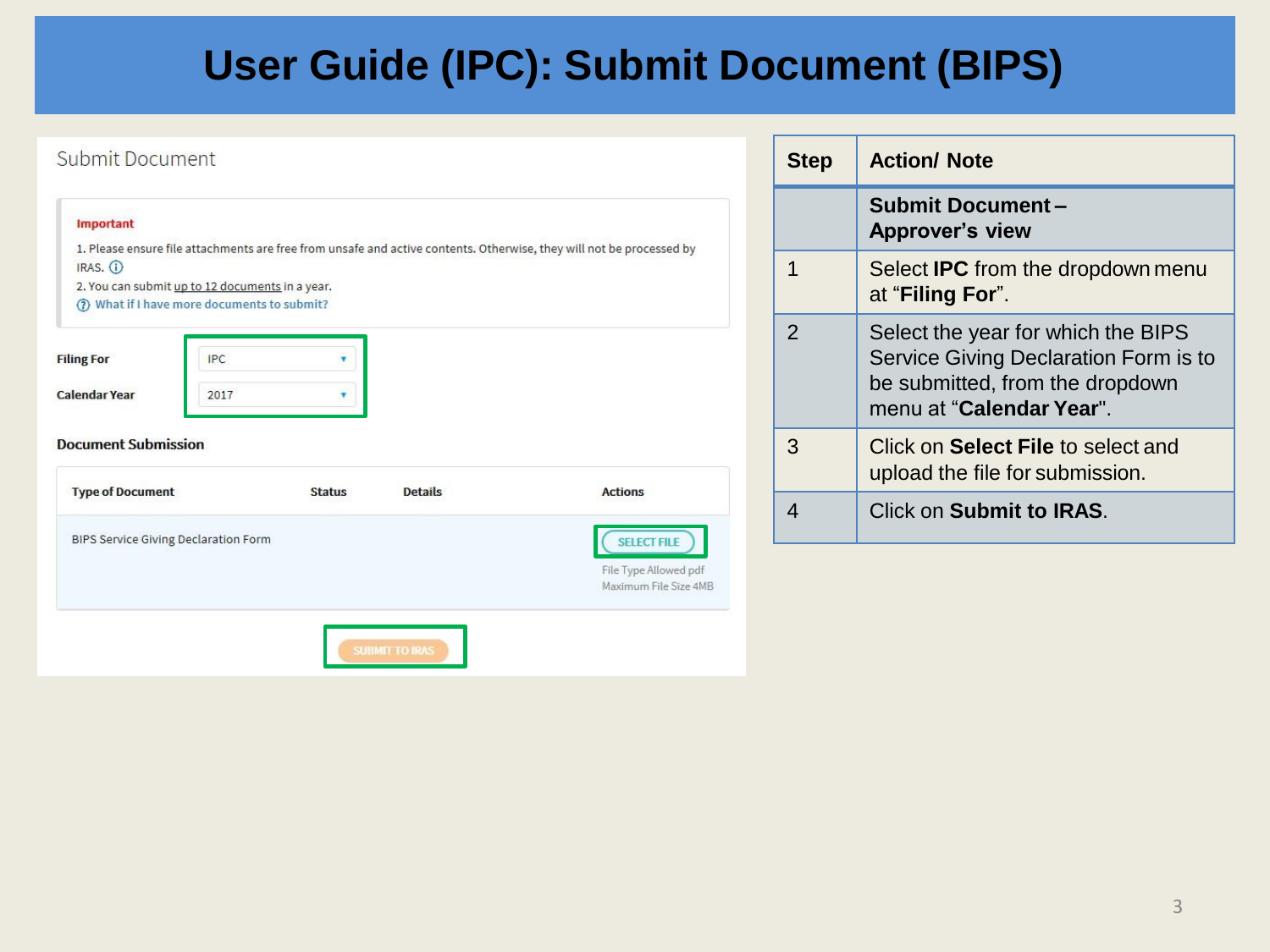| Submit Document                                                         |                                                                                                                      |                                                          |                                                                      | <b>Step</b> | <b>Action/ Note</b>                                                                                                                                           |
|-------------------------------------------------------------------------|----------------------------------------------------------------------------------------------------------------------|----------------------------------------------------------|----------------------------------------------------------------------|-------------|---------------------------------------------------------------------------------------------------------------------------------------------------------------|
| Important<br>IRAS. $(i)$                                                | 1. Please ensure file attachments are free from unsafe and active contents. Otherwise, they will not be processed by |                                                          |                                                                      |             | <b>Submit Document-</b><br>Approver's view - after<br>submission to IRAS                                                                                      |
|                                                                         | 2. You can submit up to 12 documents in a year.<br>(?) What if I have more documents to submit?                      |                                                          |                                                                      |             | Note:                                                                                                                                                         |
| <b>Filing For</b><br><b>Calendar Year</b><br><b>Document Submission</b> | <b>IPC</b><br>v.<br>2017<br>۰                                                                                        |                                                          |                                                                      |             | Document submitted to IRAS will<br>$1_{-}$<br>be updated in the Document<br>Status table (the table at the<br>bottom) with the following:<br>• Date submitted |
| <b>Type of Document</b>                                                 | <b>Status</b>                                                                                                        | <b>Details</b>                                           | <b>Actions</b>                                                       |             | • Acknowledgment No.<br>2. Document attached has to be                                                                                                        |
|                                                                         | BIPS Service Giving Declaration Form                                                                                 |                                                          | <b>SELECT FILE</b><br>File Type Allowed pdf<br>Maximum File Size 4MB |             | within the maximum file size and<br>of acceptable file type, as<br>indicated.                                                                                 |
|                                                                         | BIPS Service Giving Declaration Form<br><b>RECEIVED</b>                                                              | Date Submitted 05 May 2017<br>Acknowledgement No. 226061 |                                                                      |             |                                                                                                                                                               |
|                                                                         |                                                                                                                      | <b>SUBMIT TO IRAS</b>                                    |                                                                      |             |                                                                                                                                                               |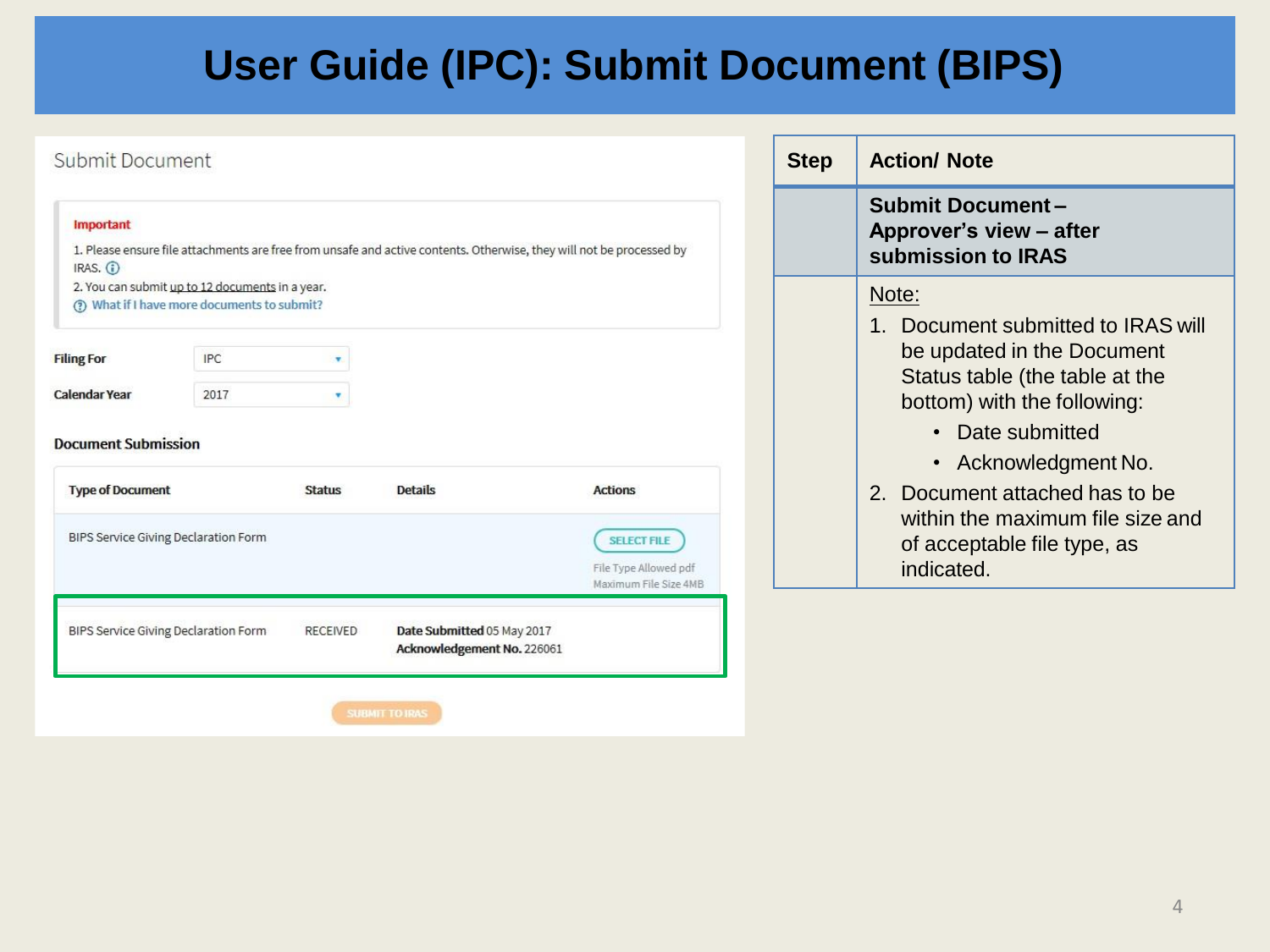| Overview                                  | Corporate Tax .                                                                               | Employers =   | More +              |                                                                                                                      |                |                                                                                                                                                                           |
|-------------------------------------------|-----------------------------------------------------------------------------------------------|---------------|---------------------|----------------------------------------------------------------------------------------------------------------------|----------------|---------------------------------------------------------------------------------------------------------------------------------------------------------------------------|
|                                           |                                                                                               |               |                     |                                                                                                                      | <b>Step</b>    | <b>Action/ Note</b>                                                                                                                                                       |
|                                           |                                                                                               |               | Confirm Navigation  | Are you sure you want to leave this page? Changes made will not be                                                   |                | <b>Ensuring documents are</b><br>submitted before you leave Submit<br><b>Document page</b>                                                                                |
| Submit Document                           |                                                                                               | saved         | <b>STAY ON PAGE</b> | <b>LEAVE PAGE</b>                                                                                                    | 1              | Clicking on any tabs in the Menu bar<br>(e.g. Overview) will leave the<br><b>Submit Document page.</b>                                                                    |
| <b>Important</b><br>IRAS. O               | 2. You can submit up to 12 documents in a year.<br>? What if I have more documents to submit? |               |                     | 1. Please ensure file attachments are free from unsafe and active contents. Otherwise, they will not be processed by | $\overline{2}$ | A system message will be displayed<br>if you attempt to leave the Submit<br>Document page after you have<br>selected a document and before<br>clicking on Submit to IRAS. |
| <b>Filing For</b><br><b>Calendar Year</b> | <b>IPC</b><br>2017                                                                            |               |                     |                                                                                                                      |                | Note:<br>Document will not be processed if<br>you leave the Submit Document                                                                                               |
| <b>Document Submission</b>                |                                                                                               |               |                     |                                                                                                                      |                | page without clicking on Submit to<br>IRAS.                                                                                                                               |
| <b>Type of Document</b>                   |                                                                                               | <b>Status</b> | <b>Details</b>      | <b>Actions</b>                                                                                                       |                |                                                                                                                                                                           |
| BIPS Service Giving Declaration Form      |                                                                                               |               |                     | <b>X REMOVE</b>                                                                                                      |                |                                                                                                                                                                           |
|                                           | File Attached Test.pdf                                                                        |               |                     |                                                                                                                      |                |                                                                                                                                                                           |